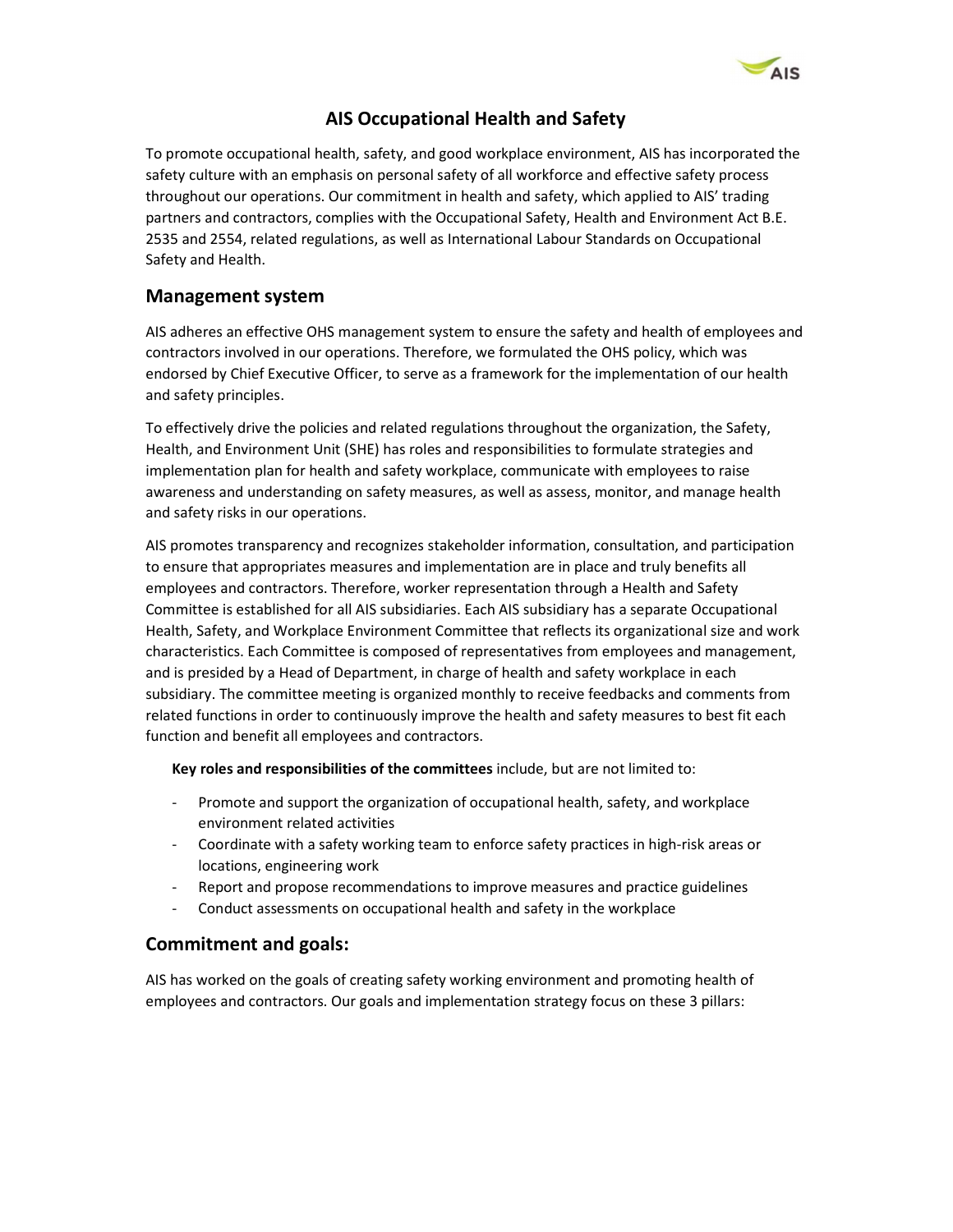



# OHS Programs

#### AIS Life Saving Rules

To create safe workplace and instill safety culture throughout our operations, safety regulations for various working conditions, which apply to all AIS employees and contractors, have been put in place. Examples of regulations include:



- Permit to Work: Validated permit in accordance with a specific type of work is applied.
- Working at Telecommunication Towers: Workers are required to put on proper safety equipment in accordance with their type of work.
- Working in Confined Space: Workers are required to obtain permission and compulsory training prior to perform duties in a confined space.
- Working at Height: Use protective gear and proper safety equipment when working at height from 2 meters and above

### Safety Control for contractors

Safety Control for Contractor is a classification program that AIS has applied to our contractors before working in designated areas. The classification helps identify the contractors' risk levels so that we can apply proper risk measures and types of required training courses accordingly. It is mandatory that all contractors undergo the required training programs and obtain the AIS Safety Passport prior to start working in designated areas.

| <b>AIS Safety Passport</b>         | categories | <b>Training requirements</b>                                               |  |  |  |
|------------------------------------|------------|----------------------------------------------------------------------------|--|--|--|
| G<br>31/12/22                      | G          | General courses related to AIS Safety policy                               |  |  |  |
| on<br>Ē<br>31/12/22                |            | Safety courses when working with electrical equipment                      |  |  |  |
| EP<br>31/12/22                     | EР         | Safety courses for jobs related to electrical poles and communication line |  |  |  |
| н<br><b>Grazie</b><br>123-1234-123 |            | Work at height safety courses                                              |  |  |  |
| 먶<br>ชื่อ รัก<br>31/12/22          |            | Safety courses for jobs related to mobile towers                           |  |  |  |
| นามสกุล ความปลอดภัย<br>31/12/22    |            | Safety course when working in confined space                               |  |  |  |
| while would be done                |            |                                                                            |  |  |  |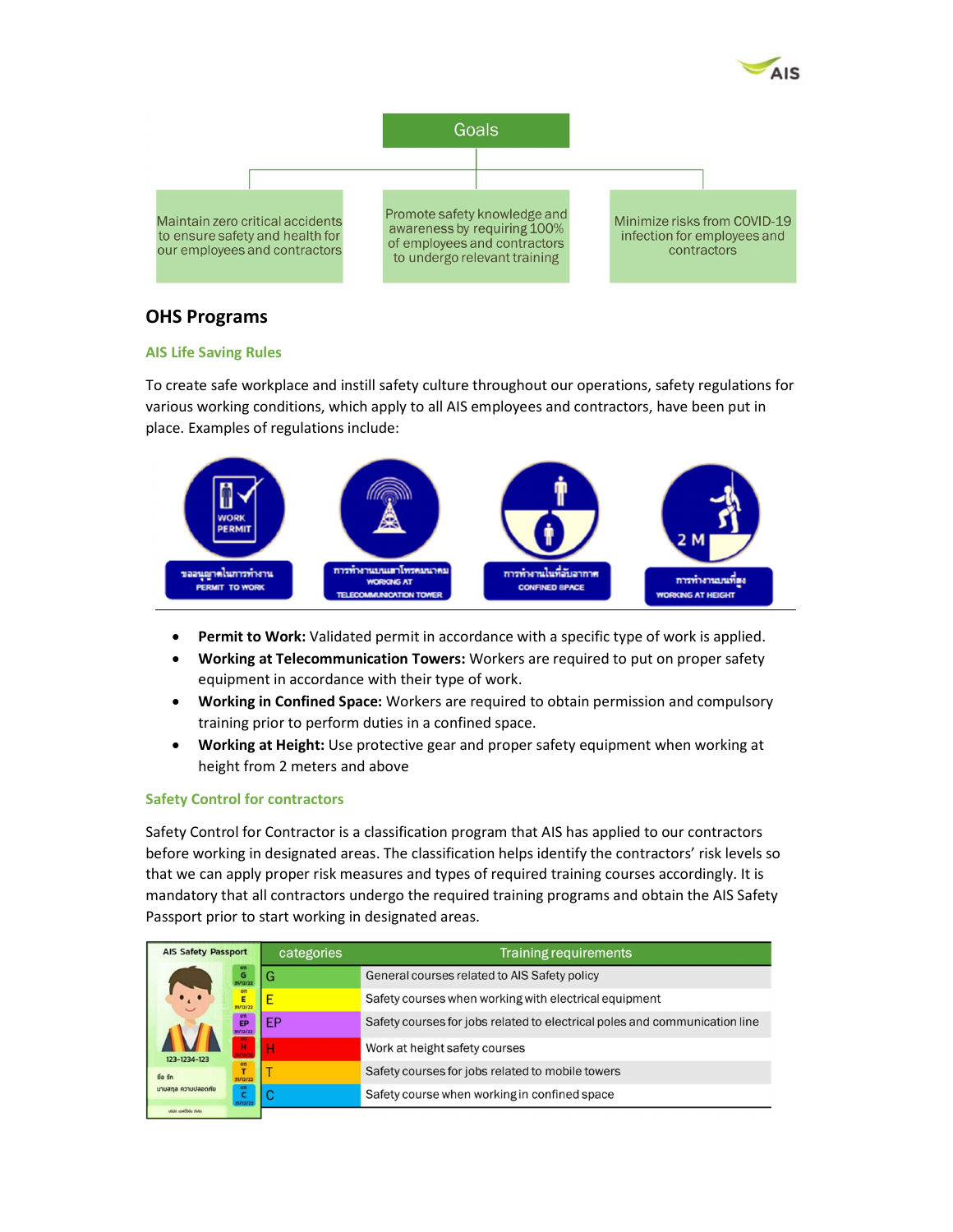

#### COVID-19 prevention measures

- A war room for Business Continuity Plan was set up to analyze the local COVID-19 situation, find solutions to the arising problems, receive reports on infections of employees, and keep employees updated on the situation.
- **Screening Measures to Elevate Safety and Hygiene standards**. Highest level of health screening and control was implemented across the Company. For example, thermo-scan machines were installed at all company entrances to check body temperatures before allowing entrance to AIS premises. More effective air disinfection solutions were installed in the building such as UV/UVGI air sterilizers, UVC lamps, and UVC hand dryers.
- Medical supply support. We provide high-quality medical supplies, such as surgical masks, temperature-measuring medical devices, and sanitizer, for frontline employees and contractor. COVID-19 test for employees and contractors are conducted regularly.

#### Annual Fire Drill

AIS conducts fire drill on an annual basis, and we also develop a Fire Drill Application for data management and more efficient practices. The application helps collect number of participating employees, processing fire drill results, and reporting the outcome to the relevant departments accurately and rapidly.

#### Training and awareness

AIS has conducted various awareness and training programs for employees and contractors. We provide a variety of general safety knowledge courses, which aim to strengthen knowledge of employees and contractors to work safely according to our standard measures and guidelines. Moreover, advanced courses designed for engineering and high-risk jobs are provided for technical functions, such as electrical jobs, working in confined space, working at height, to educate related personnel to understand and follow the safety measures and guidelines.

### Risk assessment

#### Risk assessment system

AIS establishes risk assessment system to preemptively prevent possible accidents and casualties. Therefore, we conduct periodic assessment on key safety factors such as corporate assets and equipment, and identify safety issues on employees, contractors, environment, and community. We then categorize risk levels according to likelihood of risks and its consequences, as specified in the matrix below. Appropriate control measures to prevent accidents and casualties are initiated according to the risk level. To ensure effective implementation of the measures and guidelines, the SHE team monitors and regularly follow up on the effectiveness of the implementation. Safety audit is also performed regularly, and the results are reported to related parties to further improve measures and practices.